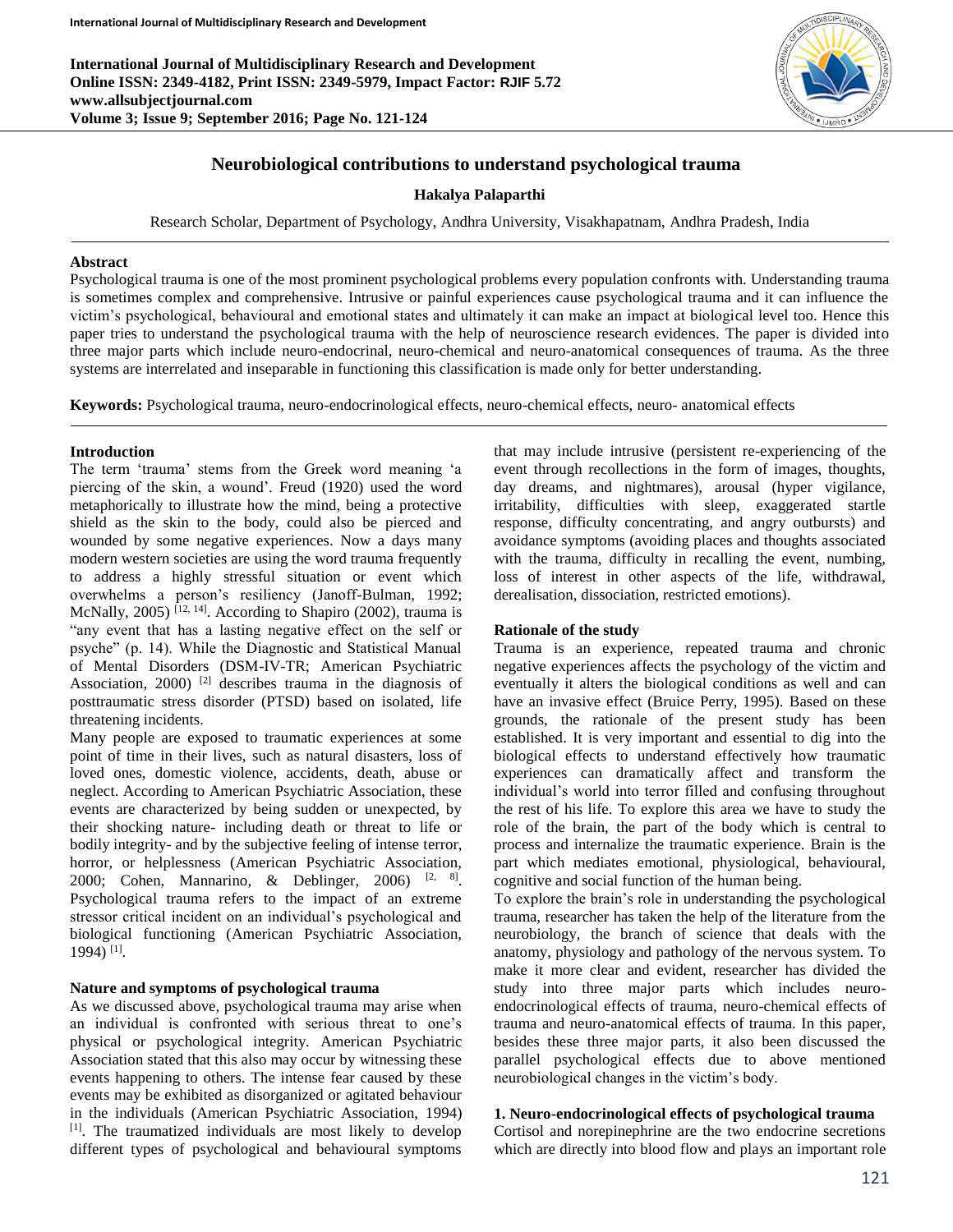in regulating the stressful situations (Bremner, 2006). Whenever an individual confronted with a stressful event or traumatic experience, it immediately stimulates the amygdala in the brain which is the gateway to fear and emotion centre. Amygdala prepares sympathetic nervous system to make the body's emergency response system activated for fight or flight responses (Hass-Cohen *et al.,* 2014). The fight or flight hormone adrenaline is the key factor for this response that released from adrenal glands after receiving the signals from amygdala. Soon after adrenalin released, it transforms as epinephrine in the body. This neurotransmitter produces changes in human body which includes strengthened heart rate, heightened respiration, release of sugar into blood for greater energy and dilation of the pupils for improved vision, decreased blood flow into organs and increased blood flow into limbs. All these reactions make sure the individual to be ready enough to confront with the situation with a decreased amount of energy consuming and low blood loss.

This is the mechanism of the endocrine system for a single or short term traumatic event or experience. When it is the case of dealing with long term exposure to the stressful or threatening experiences, comparatively it takes much longer chain reactions and mechanism (Cohen-Hass *et al.,* 2014). The part of the brain to react first to a traumatic event is amygdala in both the cases of short term and long term exposure to trauma (Sapolsky, 2004)  $[20]$ . After being stimulated by the stressors, amygdala stimulates hypothalamus to secrete Corticotrophin Releasing Hormone (CRH). CRH stimulates the production and release of two hormones called adrenocorticotropic hormone (ACTH) and arginine vasopressin (AVP) from the anterior pituitary (Sherin *et al.,* 2011). These hormones in turn stimulate the release of glucocorticoids from the adrenal cortex. The occurrence of these hormones stimulates the adrenal gland to release cortisol into the bloodstream. The entire release of this sequence of hormones is coordinated by hypothalamic**-**pituitary adrenal (HPA) axis. HPA axis is the central coordinator of the mammalian neuroendocrine stress response systems comprises of endocrine hypothalamic components, including the anterior pituitary, an effector organ, and the adrenal glands (Sapolsky, 2004) [20] .

# **Psychological effects cause of the neuro-endocrine mechanism for trauma**

Vasterling & Brewin (2005) <sup>[25]</sup> theorized that significant levels of trauma exposure can permanently change functioning of HPA axis and amygdala. When this HPA axis functioning disrupts, automatically the sequence of CRH-ACTH-AVP and cortisol functioning gets disrupt, and this may results into the occurrence of psychological symptoms includes experience of cognitive and affect regulation difficulties, memory dysfunction, depression, anxiety, and other adverse health effects (Haglund, Nestadt, Cooper, Southwick, & Charney, 2007) [10]. Studies identified the most significant effect of disturbed HPA functioning is chronic social avoidance and defeat behaviors (Wood, Walker, Valention, & Bhatnagar, 2010) [29] .

Explicit and spatial memories are also highly vulnerable to the long term exposure to trauma as sustained exposure to cortisol can produce adverse effects like reduction in dendritic branching, loss of dendritic spines, and also may kill the hippocampal neurons and make the hippocampus shrink and ultimately results in impairment in neurogenesis (Arborelius *et*  al., 1999; Fuchs, 2000; Nestler, 2002; Sherin, 2011)<sup>[3, 9, 15]</sup>.

### **2. Neuro-chemical changes due to trauma**:

The core neuro-chemicals which play a significant role in trauma exposure are catecholamines and serotonin.

Dopamine (DA) and norepinephrine (NE) are the two most important neuro-chemicals in the family of catecholamine (Sherin, 2011). Many researches has established the evidence in human beings when they face adverse circumstances or expose to stressors, it stimulates to release mesolimbic dopamine. Coming to the role of norepinephrine (NE), which releases from adrenal medulla is one of the prime coordinators of autonomic stress response. It deals with both the mechanisms of central and peripheral nervous systems and induces rapid physiological changes associated with anxious and arousal symptoms (Bremner, 1999)<sup>[7, 24]</sup>. Increased release of norepinephrine from sympathetic nerve endings cause changes in blood flow to a variet y of organs as needed for fight-or-flight response mechanism.

Serotonin (5-HT) is a monoamine neurotransmitter which is biochemically derived from tryptophan. Serotonin is a natural antidepressant and it is one of the natural defence mechanisms of the human body to fight back with traumatic experiences. It can be majorly found in the central nervous system, gastrointestinal tract and in blood as well. Serotonin mainly deals with regulation of sleep, mood and appetite. Chronic exposure to trauma leads to decrease in the levels of secretion of which eventually results in increased down regulation of serotonin (Devis *et al.,* 1999).

# **Psychological effects of neuro-chemical changes due to trauma**

One of the most common features of victims of chronic trauma is elevated hyperactivity of the autonomic sympathetic branch of the autonomic nervous system (ANS). An elevated level of neuro-chemicals like catecholamine results in hyper vigilance and anxiety in the victim. Hypervigilance includes elevations in blood pressure, cardiac rate, and skin conductance (Vermetten, 2002)  $[26]$ . Heightened conductance (Vermetten, 2002) <sup>[26]</sup>. Heightened norepinephrine levels may cause enhanced encoding in memory for traumatic and aversive experiences. It subsequently leads to the re-experiencing symptoms such as flashbacks and nightmares (sowthwick, 1999). Though cortisol is protective in nature it can serve best only when it is in the proper levels in the human body. Hypercortisolism (presence of excessive amount of cortisol than required) may results in defeat responses, feelings of helplessness and hopelessness which finally leads to withdrawal symptoms. On the other hand, hypocortisolism (presence of less amount of cortisol than the required) at the time of trauma exposure might be a risk factor for maladaptive stress responses and predispose to future PTSD (Yehuda, 1998; Sherin, 2011)<sup>[30]</sup>. Increased serotonin causes the individual to experience impulsivity, hostility, aggression, depression, and suicidality. It also may results in disturbances in mood, insomnia, and loss of appetite (Ressler, 2000)<sup>[19]</sup>. Extended periods of trauma exposure results in decrement in the levels of serotonin or tryptophan (the chemical from which serotonin is made) it eventually causes to depression, anxiety, panic, hostility and

sometimes obsessive compulsive disorders. In addition to these neuro-chemicals, traumatic exposure alters the other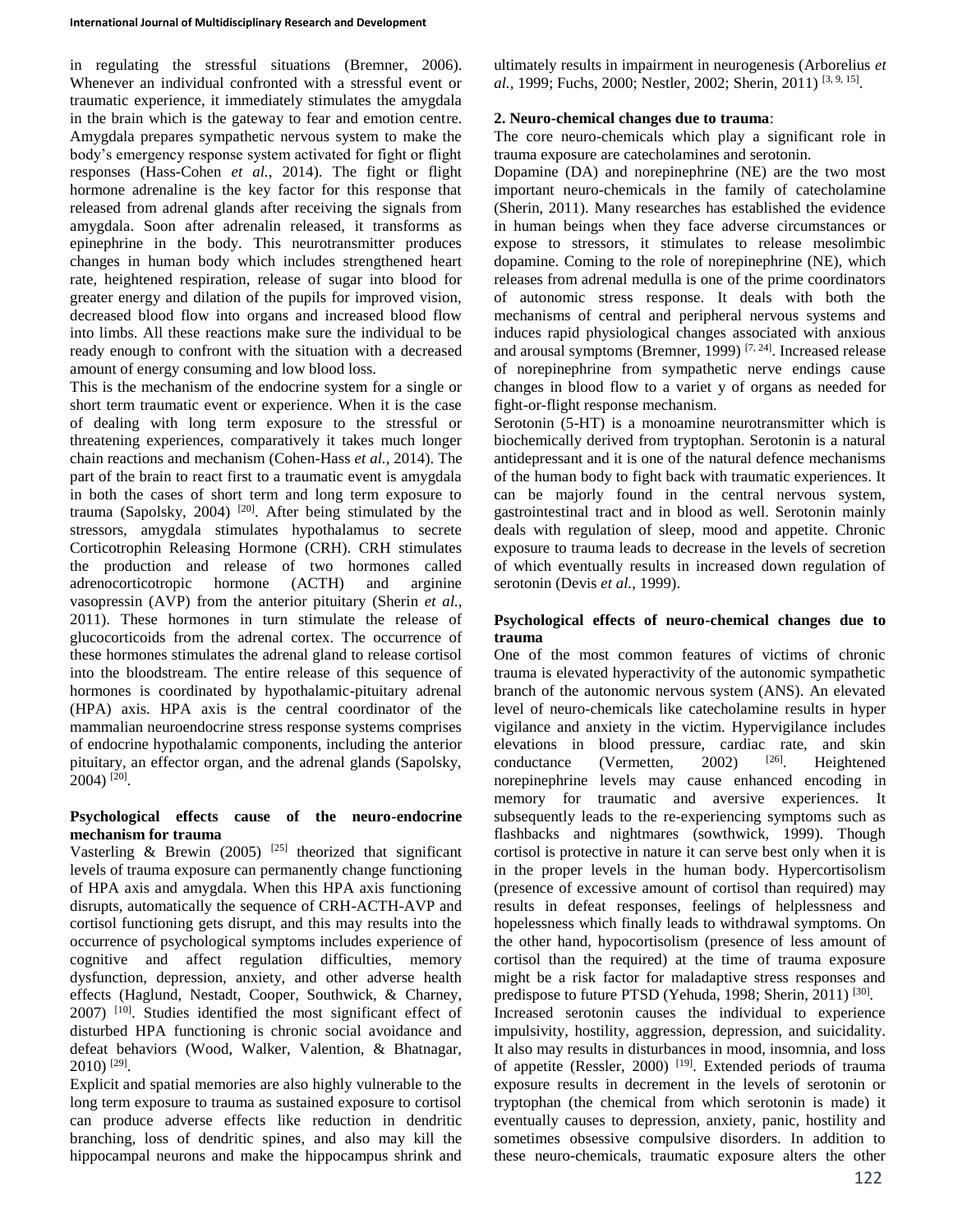chemicals in the body called peptides and amino acids. These alterations in the various bodily chemical levels also play role to some extent in learning and memory.

### **3. Neuro-anatomical changes due to psychological trauma Neuroplasticity of the brain**

Neuroplasticity is one of the brain's features to change its structure in response to environmental stimuli. Siegel hypothesized that the human brain is determined by both genetic information as well as the impact of the experience (Siegel, 2003)  $[20]$ . The threatening experiences not only have the power of demonstrating the psychological changes but also the neurobiological changes in the victim's body and hence this complex trauma symptoms and behaviours are deeply rooted in neurobiology of the victim. To understand this phenomenon in simple words, we can say that all the experiences we experience every minute are filtered by our senses and these sensory signals generate cellular and molecular processes in the brain. These processes alter the neurochemistry along with the cytoarchitecture of the brain which ultimately results in the structure and functioning of the brain. This is nothing but creating some internal representation of the external world. This entire process depends on the type, intensity and frequency of the experience one has. Bremner (2006) has hypothesized that psychological symptoms of trauma are manifestations of changes in brain structure and function due to the traumatic experiences and stress. The earlier during childhood the traumatic experience occurs, the more severe the effects on intracranial volumes (Gussie, 2005) [16] .

According to Bruce Perry, 1995; though trauma is an experience, psychologists in the initial years strongly believed that it can alter the structure and function of the brain to some extent because brain is the part which processes and internalizes the traumatic experiences. Researches in the field also have been suggesting that psychological trauma can leads to neurobiological consequences. The technological advancements in the field of neurobiology in the recent times established the valid evidences to this concept which once was only a belief. Besides to the surgical and invasive techniques, many non invasive and technologically sophisticated methods emerged to understand the structure and functioning of the human brain which includes Positron Emission Tomography (PET), Functional Magnetic Resonance Imaging (fMRI), and Single Photon Emission Computed Tomography (SPECT) etc. In this paper, researcher tried to discuss the role of trauma in altering its structure and its effects on various parts of the brain. On the other hand this paper also concerned about the psychological effects of the anatomical changes due to exposure trauma.

The present study focused on the three major parts of the brain namely hippocampus, amygdala and prefrontal cortex.

# **A) Hyppocampus**

The hippocampus is one of the most plastic or mouldable regions in the brain. Fuchs, in  $2000$  [9] experimented with animals in his laboratory and he subjected the animals to prolonged experience of stress. As mentioned above, it caused the damage to the hippocampus region, leading to reduction in dendritic branching, and loss of dendritic spines. Another study on Vietnam veterans with trauma demonstrated significant small hippocampus volume when compared to controls (Stein, 1997) <sup>[23]</sup>. Many other researchers also established the trauma and the reduction in the hippocampal volume (Bremner, Vythilingam, Vermetten, Southwick, McGlashan, Nazeer *et al.,* 2003; Villarreal *et al.,* 2002; winter and Irle, 2004)<sup>[4, 27, 28]</sup>.

Decrement in the hippocampal volume leads to distortion and fragmentation of memories. Recent evidence also suggests that decreased hippocampal volumes might also be a predictor of possible PTSD.

# **B) Amygdala**

Amygdala is one of the parts in limbic system and located in temporal lobes of the brain. The prime role of amygdala is to interpret the threatening stimuli and auqisition of fear responses whichever our body confronts with. Neuroimaging technology has proved that there is significantly increased functioning in the amygdale at the time of stress induced experiences (Protopopescu, 2005)<sup>[18]</sup>. A study carried out by Shin LM *et al.*, in 2006<sup>[22]</sup> proved that trauma victims further show increased amygdala responses to general emotional stimuli even though they are not emotion provoking or trauma-associated.

This increased amygdala activity may leads to the oversensitivity towards fearful or emotion provoking conditions. It will make the individual more vulnerable to the psychological threats.

### **C) Prefrontal cortex**

The medial PFC exerts inhibitory control over stress responses and emotional reactivity in part by its connections with the amygdala. Ordinarily this structure facilitates recall of the best action or emotional response to a given conflict while inhibiting amygdala reactivity (Hass-Cohen, 2014). But when it is to deal with the intrusive experiences, it cleary shows the diminishing effects on the part of the cognitive activity (Yehuda & LeDoux, 2007)<sup>[31]</sup>. A study conducted by Lanius, Frewen, *et al.*, in 2010 has demonstrated the hypoactivity in the prefrontal cortex region of the brain. Many other researchers also found the same sort of results after experimenting with the various samples such as war veterans, abused women, neglected children etc. (Shin *et al.,* 2004; Bremner &Vythilingam *et al.,* 2003; Kasai *et al.,* 2008;) [4]

The diminishing effect of activation and functioning of prefrontal cortex can lead to experience trouble in recalling and memory related issues. It also inhibits emotional reactivity to the stimuli.

### **Conclusion**

Psychological trauma is one of the psychological problems with high prevalence rate in almost all the nooks of the world. Though the researcher divided the study into three parts to make it simple, it should be noted that these three (neuroendocrinal, neuro-chemical and neuro-anatomical) are interrelated and demonstrates a chain reactions. One alteration in one system makes the changes in another system. Hence we cannot look at the functions of these three systems separately but all together could give a better understanding of what actually trauma can do to a person.

### **References**

1. American Psychiatric Association. Diagnostic and Statistical Manual of Mental Disorders. 4th ed.